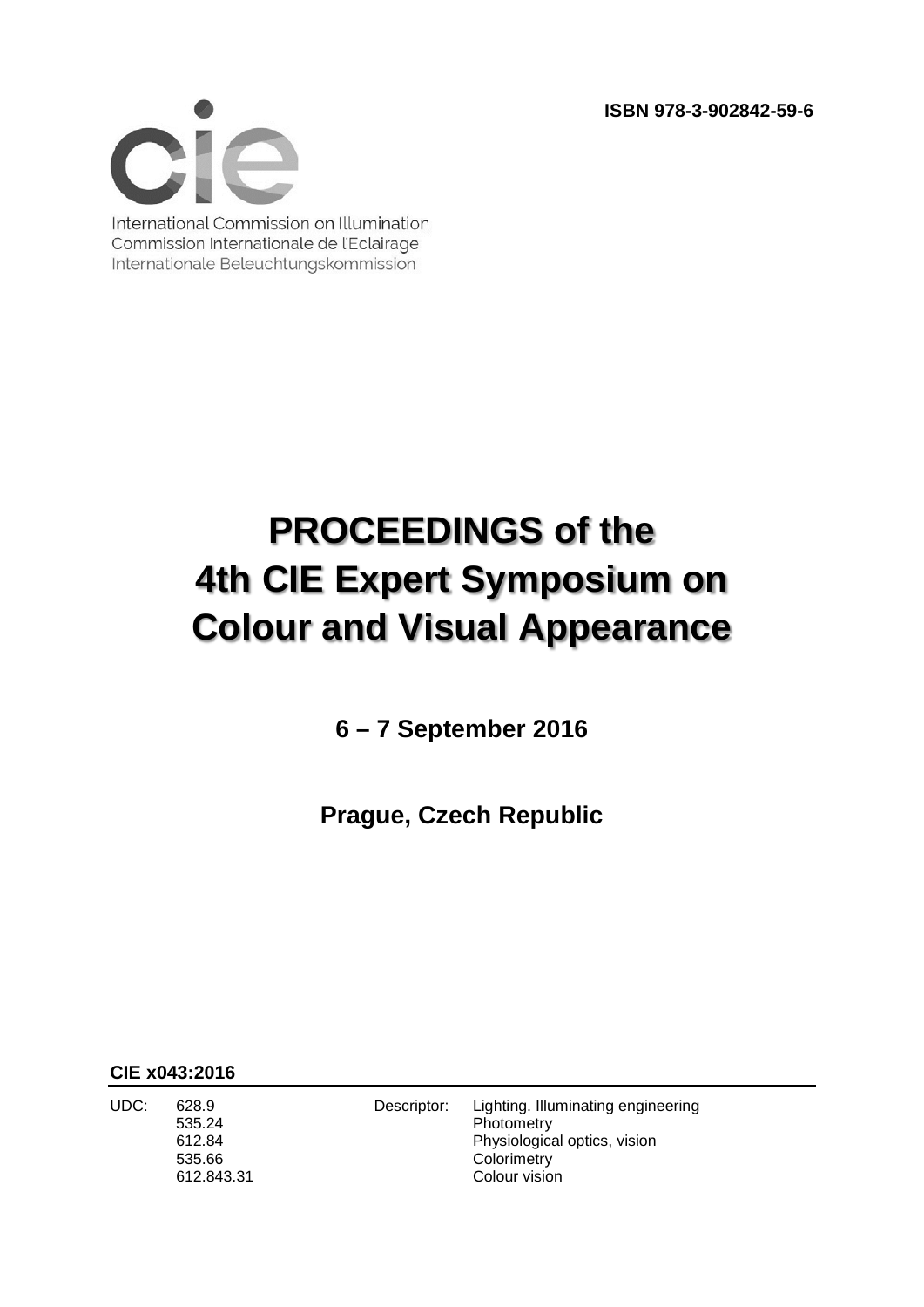## **International Scientific Committee**

| Gael Obein (Chair)     | FR |
|------------------------|----|
| Marek Smid             | CZ |
| Youngshin Kwak         | ΚR |
| Li-Chen Ou             | TW |
| Joanne Zwinkels        | CА |
| Teresa Goodman         | GB |
| Noel Richard           | FR |
| <b>Frederic Leloup</b> | ВE |
| Alejandro Ferrero      | ES |
| Michal Vik             | CZ |
| Jaroslav Krivanek      | CZ |
| Peter Zwick            | AТ |

## **Local Organizing Committee**

Pavel Klenovsky (Chair) Marek Smid (Secretary) Jiri Tesar Frantisek Valasek Jana Gerneschova Petr Kliment Petr Linduska Michal Vik

Any mention of organizations or products does not imply endorsement by the CIE. Whilst every care has been taken in the compilation of any lists, up to the time of going to press, these may not be comprehensive.

Unless otherwise specified, no part of this publication may be reproduced or utilized in any form or by any means, electronic or mechanical, including photocopying and microfilm, without permission in writing from CIE Central Bureau at the address below.

CIE Central Bureau Babenbergerstrasse 9 A-1010 Vienna, AUSTRIA Tel: +43(1)714 31 87 e-mail: ciecb@cie.co.at

www.cie.co.at

© CIE 2016 - All rights reserved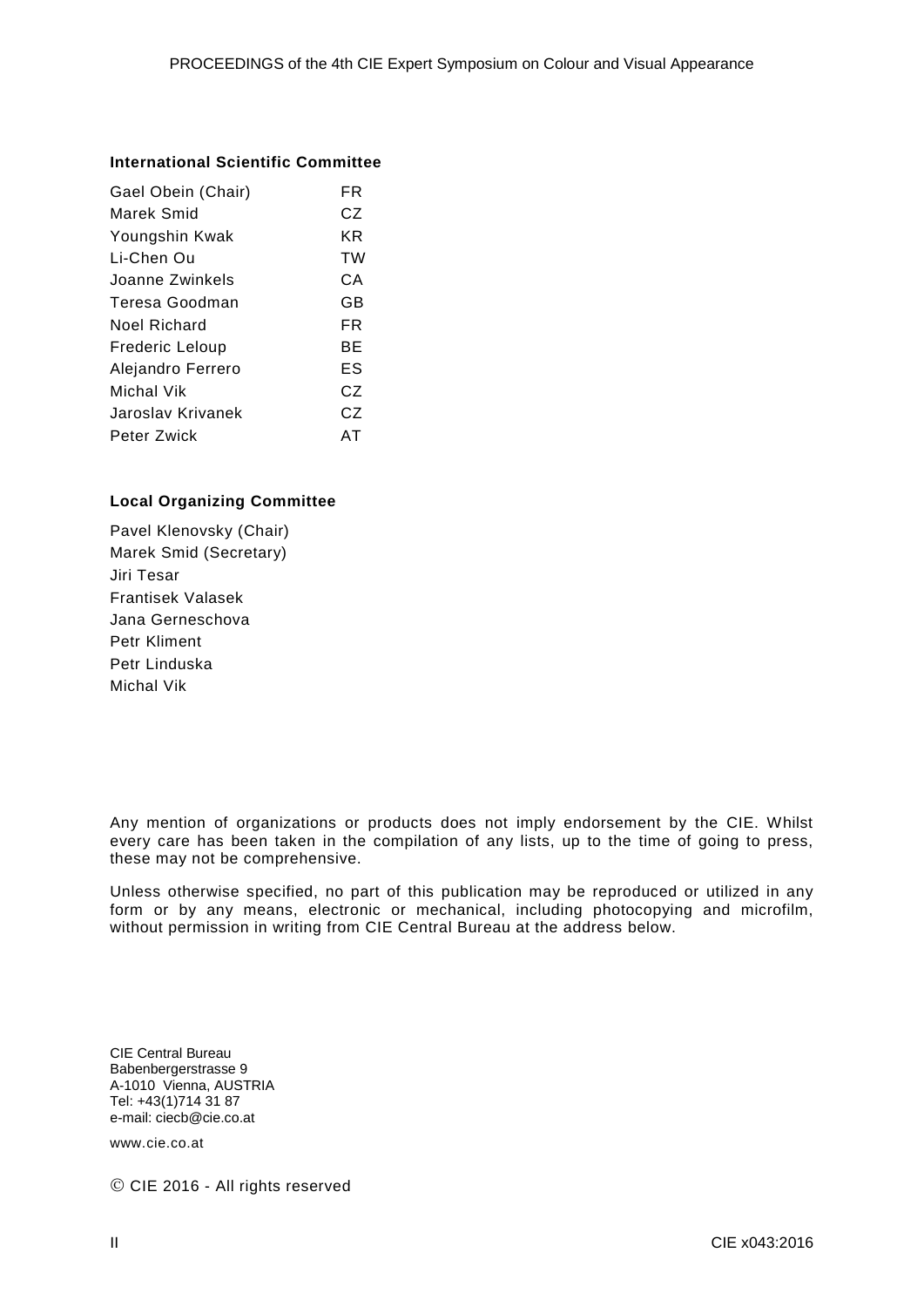The following table provides an overview of the oral presentations, presented posters and posters presented at the conference. The papers are published in the proceedings in consecutive order of presentation. Papers that have not been submitted are marked as such ("n.s.").

The authors are responsible for the contents of their papers.

## **Please note: For direct access of a paper click on the respective page number.**

|                  |                                           | <b>Oral Presentations</b>                                                                                                                          | Page |  |
|------------------|-------------------------------------------|----------------------------------------------------------------------------------------------------------------------------------------------------|------|--|
|                  | <b>PA1 Visual Perception - Part 1</b>     |                                                                                                                                                    |      |  |
| OP <sub>01</sub> | Perz, M. et al., NL                       | PERCEPTION OF ILLUMINATION WHITENESS                                                                                                               | 1    |  |
|                  | OP02 Hermans, S. et al.,<br>ВE            | <b>BRIGHTNESS PERCEPTION OF RELATED SELF-</b><br><b>LUMINOUS STIMULI</b>                                                                           | 8    |  |
| OP <sub>03</sub> | Smet, K. et al., BE                       | INVESTIGATING CHROMATIC ADAPTATION USING<br><b>MEMORY COLOURS</b>                                                                                  | 16   |  |
|                  | OP04 Ged, G. et al., FR                   | INTERCOMPARISON OF VISUAL GLOSS<br><b>PSYCHOMETRIC SCALES</b>                                                                                      | 25   |  |
|                  | <b>PA2 BRDF Fundamental Metrology</b>     |                                                                                                                                                    |      |  |
|                  | OP05 Jaanson, P., Fl                      | A REFERENCE MATERIAL WITH CLOSE TO<br>LAMBERTIAN REFLECTANCE AND FLUORESCENCE<br><b>EMISSION PROFILES</b>                                          | n.s. |  |
|                  | OP06 Quast, T. et al., DE                 | POLARIZATION EFFECTS IN DIFFUSE REFLECTANCE<br><b>MEASUREMENTS - COMPARISON OF WHITE</b><br>STANDARDS AND SPECIAL-EFFECT PIGMENT<br><b>SAMPLES</b> | 30   |  |
|                  | OP07 Ikonen, E., FI                       | UNCERTAINTY EVALUATION OF FLUORESCENCE<br><b>QUANTITIES OBTAINED FROM GONIOMETRIC</b><br><b>MEASUREMENTS</b>                                       | n.s. |  |
|                  | OP08 Richard, N. et al., FR               | TOWARD A METROLOGY FOR NON-UNIFORM SURFACE<br>USING THE COMPLEXITY NOTION                                                                          | 40   |  |
|                  | <b>PA3 Measurement of Goniochromatism</b> |                                                                                                                                                    |      |  |
|                  | OP09 Strothkämper, C., DE                 | <b>TACKLING THE LIGHTNESS AND COLOUR FLOP IN</b><br>EFFECT-PIGMENTED COATINGS                                                                      | n.s. |  |
|                  | OP10 Ferrero, A. et al., ES               | MULTI-ANGLE COLOUR CHARACTERIZATION OF<br>COATINGS WITH DIFFRACTION PIGMENTS                                                                       | 51   |  |
|                  | OP11 Basic, N. et al., CH                 | MEASURING GONIOAPPARENT SAMPLES USING A<br>BIDIRECTIONAL SPECTROMETER; AN SRGB<br><b>VISUALIZATION</b>                                             | 60   |  |
|                  | OP12 Iacomussi, P., IT                    | GONIOCHROMATIC MATERIALS UNDER DIFFERENT<br>ING CONDITIONS                                                                                         | n.s. |  |
|                  | <b>PA4 Visual Perception - Part 2</b>     |                                                                                                                                                    |      |  |
| OP <sub>13</sub> | Polin, D. & Tran,<br>Q.K., DE             | VISUAL EXPERIMENTS ON THE STROBOSCOPIC<br>EFFECTS OF PWM-MODULATED WHITE LED INDOOR<br>ILLUMINATIONS AND THEIR CONSEQUENCES                        | 69   |  |
| OP <sub>14</sub> | Besenecker, U. et al.,<br>US              | EXPLORING VISUAL AND VISCERAL QUALITIES OF<br>EQUIVALENT COLOURS UNDER ARCHITECTURAL-<br>SCALE, FULL-FIELD EXPOSURE CONDITIONS                     | 80   |  |
|                  | OP15   Ou, L.C. & Liu, M.,<br>TW          | COLOUR CONSPICUITY IN A COMPLEX LAYOUT                                                                                                             | 90   |  |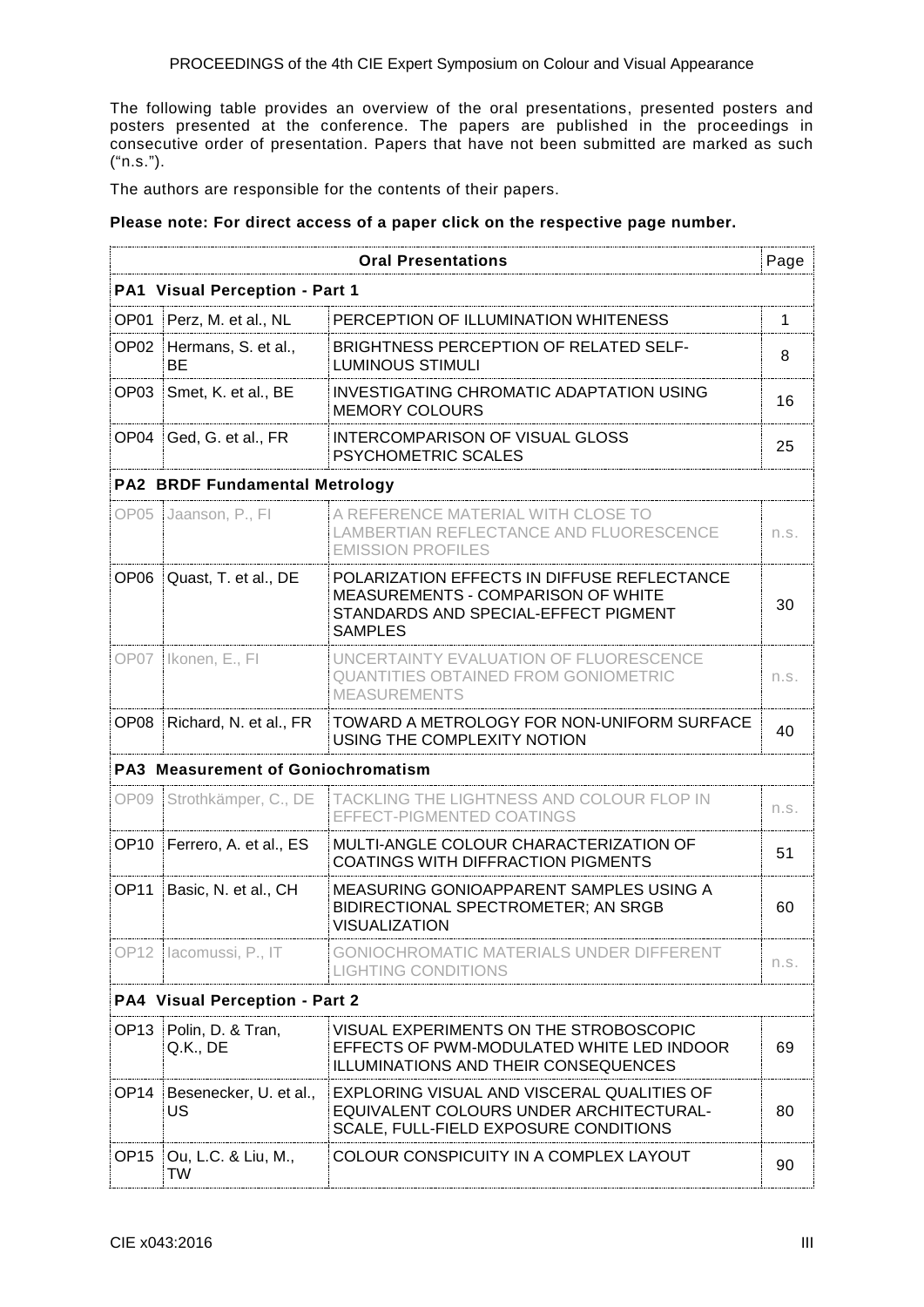| OP16 Nakamura, Y. et al.,<br>JP.                | STUDY ON VISIBILITY ESTIMATON OF OBJECTS IN<br><b>COMPLICATED LUMIANCE IMAGE</b>                                                                                                           | 96  |
|-------------------------------------------------|--------------------------------------------------------------------------------------------------------------------------------------------------------------------------------------------|-----|
|                                                 | PA5 Novel Approaches to Measuring Appearance                                                                                                                                               |     |
| OP17 Turbil, C. et al., FR                      | PREDICTING CHANGES IN VISUAL APPEARANCE OF<br>PERIODIC SURFACE FROM BRDF MEASUREMENTS                                                                                                      | 103 |
| OP18 Page, M. et al., FR                        | 3D SURFACE ACQUISITION: COMPARISON OF TWO<br>MICROTOPOGRAPHIC EQUIPMENTS WHEN<br>MEASURING MATERIALS OF CULTURAL HERITAGE                                                                  | 111 |
| OP19 Filip, J. et al., CZ                       | CAPTURING MATERIAL VISUALIZATION DATA USING<br><b>GONIOMETERS</b>                                                                                                                          | 121 |
| OP20   Xu, L. & Luo, M.R.,<br>CN.               | AN LED SPECTRUM FOR DISCERNING TEXTURE<br><b>DETAILS</b>                                                                                                                                   | 129 |
| PA6 Models and Digital Rendering                |                                                                                                                                                                                            |     |
| OP21 Vyncke, M. et al., BE                      | ACCURATE SIMULATION OF LIGHT DIFFUSION<br>EFFECTS OF PATTERNED GLAZING BY<br>IMPLEMENTATION OF BIDIRECTIONAL<br>TRANSMITTANCE DISTRIBUTION FUNCTIONS INTO<br>DAYLIGHT CALCULATION SOFTWARE | 133 |
| OP22 Tominaga, S. et al.,<br>JP                 | SPECTRAL IMAGE ANALYSIS AND APPEARANCE<br>RECONSTRUCTION OF FLUORESCENT OBJECTS<br>UNDER DIFFERENT ILLUMINATIONS                                                                           | 140 |
| OP23 Havlicek, M. & Haindl,<br>$M_{\cdot}$ , CZ | <b>TEXTURE SPECTRAL SIMILARITY CRITERIA</b>                                                                                                                                                | 147 |
| OP24 Filip, J. & Vavra, R.,                     | USING REFLECTORS FOR ANALYSIS AND ACQUISITION                                                                                                                                              | 155 |

|                            |                                  | <b>Presented Posters</b>                                                                                                | Page |  |
|----------------------------|----------------------------------|-------------------------------------------------------------------------------------------------------------------------|------|--|
|                            | <b>PS1 Measurement</b>           |                                                                                                                         |      |  |
| PP <sub>01</sub><br>(PO01) | Annette Koo et al.,<br>NZ.       | OPTICAL DETECTION SYSTEM FOR MONOCHRAMATIC<br><b>BEAM GONIOSPECTROPHOTOMETRY</b>                                        | 163  |  |
| <b>PP02</b><br>(PO02)      | Boher, P., FR                    | SPECTRAL BRDF & BTDF MEASUREMENTS USING<br>HIGH RESOLUTION FOURIER OPTICS INTRUMENT                                     | n.s. |  |
| PP <sub>03</sub><br>(PO03) | Shitomi, H., JP                  | BRDF MEASUREMENT BASED ON SPECTRAL DIFFUSE<br>REFLECTANCE AND A GONIOREFLECTOMETER                                      | 167  |  |
| PP <sub>04</sub><br>(PO04) | Yang, T.H. et al.,<br><b>TW</b>  | EFFICIENT MEASUREMENT OF ANGLE-RESOLVED<br>LUMINANCE DISTRIBUTION WITH IMAGING SENSOR                                   | 175  |  |
|                            | <b>PS2 Perception and Models</b> |                                                                                                                         |      |  |
| PP <sub>05</sub><br>(PO28) | Akizuki, Y. & Ohno,<br>∣Y., JP   | STUDY ON SPECTRAL CHARACTERISTICS FOR<br>IDENTIFICATION OF SKIN COLOUR OF INJURED<br>JAPANESE PERSONS AT DISASTER SITES | 179  |  |
| <b>PP06</b><br>(PO29)      | Krüger, J. & Schierz,<br>C., DE  | DIRECTIONAL LIGHT OF LED ARRAYS AND ITS<br>INFLUENCE ON SHAPE PERCEPTION                                                | 190  |  |
| PP <sub>07</sub><br>(PO30) | Bodrogi, P. et al.,<br>DE        | COLOUR SURFACE RENDERING: A NEW ASPECT OF<br>LIGHT SOURCE COLOUR QUALITY FOR MUSEUM<br><b>LIGHTING</b>                  | 198  |  |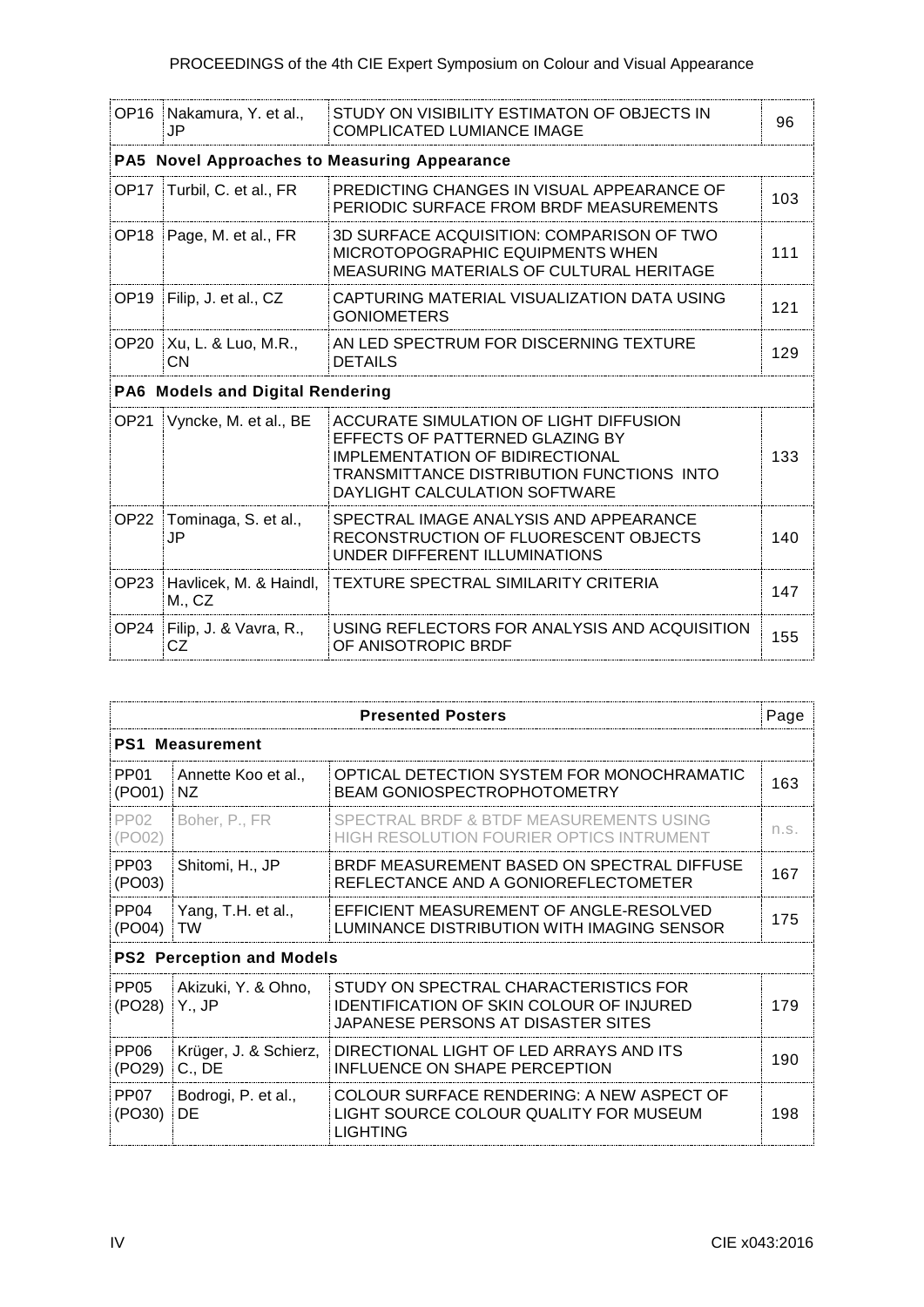| PP08<br>  (PO31)   JP      | ⊟Yoshida. Y. et al | COLOUR VISUAL EFFECTS OF STEADY STATE<br>EXPERIMENTS IN DIFFERENT THERMAL<br>ENVIRONMENTS AT AN OFFICE TEST SITE | 208 |
|----------------------------|--------------------|------------------------------------------------------------------------------------------------------------------|-----|
| PP <sub>09</sub><br>(PO32) |                    | Mäder, J. et al., DE COMPREHENSIVE SCATTER MEASUREMENT AND<br><b>MODELING</b>                                    | 218 |

|                  | <b>Posters</b><br>Page                   |                                                                                                                                 |      |
|------------------|------------------------------------------|---------------------------------------------------------------------------------------------------------------------------------|------|
| <b>PO01</b>      | Annette Koo et al.,<br>NZ.               | OPTICAL DETECTION SYSTEM FOR MONOCHROMATIC<br><b>BEAM GONIOSPECTROPHOTOMETRY</b>                                                | 163  |
| PO02             | Boher, P., FR                            | SPECTRAL BRDF & BTDF MEASUREMENTS USING<br>HIGH RESOLUTION FOURIER OPTICS INTRUMENT                                             | n.s. |
| PO03             | Shitomi, H., JP                          | BRDF MEASUREMENT BASED ON SPECTRAL DIFFUSE<br>REFLECTANCE AND A GONIOREFLECTOMETER                                              | 167  |
| PO <sub>04</sub> | Yang, T.H. et al., TW                    | EFFICIENT MEASUREMENT OF ANGLE-RESOLVED<br>LUMINANCE DISTRIBUTION WITH IMAGING SENSOR                                           | 175  |
| PO05             | Okuda, S. et al., JP                     | PREFERABLE LIGHTING CONDITION TO IMPROVE<br>APPEARANCE OF WOMAN'S FACIAL SKIN WITH<br><b>COSMETIC FOUNDATION</b>                | 224  |
| PO07             | Knoche, S. & Kirsch,<br>$R_{\cdot}$ , DE | INFLUENCE OF DIFFERENT ROOM SURFACE COLOURS<br>ON THE MELANOPIC FACTOR                                                          | 230  |
| PO <sub>08</sub> | Teunissen, K., NL                        | CHARACTERIZING COLOURFULNESS AND GAMUT<br>AREA OF WHITE LIGHT SOURCES, IN ADDITION TO<br><b>COLOUR FIDELITY</b>                 | 236  |
| PO <sub>09</sub> | Geerdinck, L. et al.,<br>NL              | DISCOMFORT GLARE OF NON-UNIFORM LUMINAIRES -<br>A LITERATURE REVIEW                                                             | 247  |
| PO <sub>10</sub> | Chauhan, T. et al.,<br>GВ                | DISCRIMINATION THRESHOLDS FOR SKIN IMAGES                                                                                       | 257  |
| PO11             | Iwata, M. et al., JP                     | STUDY OF VISIBILITY UNDER COMPLEX LUMINANCE<br>CONDITIONS FOR THE VISUALLY CHALLENGED<br>PEOPLE USING LUMINANCE-IMAGE FILTERING | 262  |
| PO12             | Pechová, M. et al.,<br>CZ                | INFLUENCE OF LUMINANCE LEVELS OF ILLUMINATION<br>D65 ON EVALUATION OF HIGH CHROMATIC COLOURS                                    | 269  |
| PO13             | Kašparová, M. et al.,<br>CZ              | VISUAL EVALUATION HIGH CHROMA SAMPLES UNDER<br>THE TWO TYPES OF DAYLIGHT SIMULATORS                                             | 278  |
| PO14             | Melgosa, M. et al.,<br>ES                | USING A STANDARD GREY SCALE FOR COLOUR<br>CHANGE IN A MULTI-ANGLE COLOUR-ASSESSMENT<br><b>CABINET</b>                           | 287  |
|                  | PO15 Ferrero, A. et al., ES              | IMPACT OF SURFACE CURVATURE ON SPECTRAL<br><b>BRDF OF EFFECT COATINGS</b>                                                       | 295  |
| PO <sub>16</sub> | Kruger, I. & Coetzee,<br>E.M., ZA        | <b>INVESTIGATION AND MEASUREMENT OF</b><br>UNCERTAINTY CONTRIBUTORS FOR COLORIMETRIC<br><b>CALIBRATIONS</b>                     | 303  |
| PO17             | Bos, P. et al., CZ                       | CCT CHANGES OF THE LED'S DEPENDING ON THE<br>ANGLE OF THEIR RADIATION                                                           | 312  |
| PO <sub>18</sub> | Vik, M., CZ                              | VISUAL EVALUATION OF WHITE SAMPLES NEAR TO<br><b>CIE LIMITS</b>                                                                 | 484* |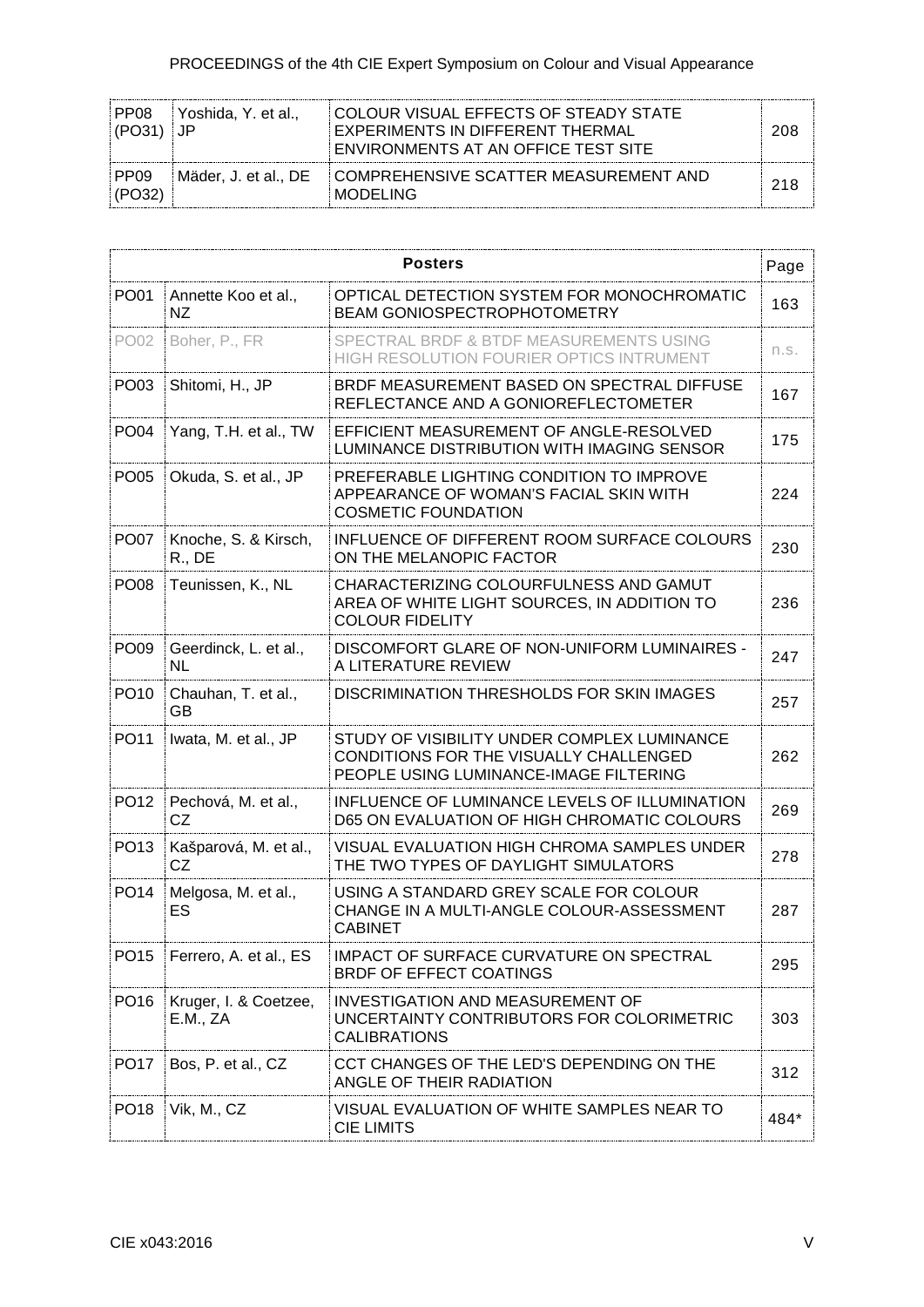|                  | PO19 Marutzky, M. et al.,<br>DE      | METHOD FOR THE TREATMENT OF WAVELENGTH-<br>DEPENDENT VOLUME SCATTERING IN A<br>HOMOGENEOUS, ABSORPTIVE MEDIUM                                                              | 319  |
|------------------|--------------------------------------|----------------------------------------------------------------------------------------------------------------------------------------------------------------------------|------|
| PO21             | Periyasamy, A. et al.,<br>CZ.        | PROBLEMS IN KINETIC MEASUREMENT OF MASS DYED<br>PHOTOCHROMIC POLYPROPYLENE FILAMENTS WITH<br>RESPECT TO DIFFERENT COLOUR SPACE SYSTEMS                                     | 325  |
| PO <sub>26</sub> | Khan, N., CZ                         | THE COMPARISON STUDY OF INSTRUMENTAL<br>COLOUR MEASUREMENT AND VISUAL GRADING OF<br><b>COTTON FIBER</b>                                                                    | 493* |
| <b>PO27</b>      | Li, H.C. et al., TW                  | OPTIMIZATION OF WHITE LED SPECTRUM UNDER<br>MESOPIC CONDITION BASED ON 3D COLOUR GAMUT                                                                                     | 334  |
| PO <sub>28</sub> | Akizuki, Y. & Ohno,<br>Y., JP        | STUDY ON SPECTRAL CHARACTERISTICS FOR<br><b>IDENTIFICATION OF SKIN COLOUR OF INJURED</b><br>JAPANESE PERSONS AT DISASTER SITES                                             | 179  |
| PO <sub>29</sub> | Krüger, J. & Schierz,<br>C., DE      | DIRECTIONAL LIGHT OF LED ARRAYS AND ITS<br>INFLUENCE ON SHAPE PERCEPTION                                                                                                   | 190  |
| PO30             | Bodrogi, P. et al., DE               | COLOUR SURFACE RENDERING: A NEW ASPECT OF<br>LIGHT SOURCE COLOUR QUALITY FOR MUSEUM<br><b>LIGHTING</b>                                                                     | 198  |
| PO31             | Yoshida, Y. et al., JP               | COLOUR VISUAL EFFECTS OF STEADY STATE<br>EXPERIMENTS IN DIFFERENT THERMAL<br>ENVIRONMENTS AT AN OFFICE TEST SITE                                                           | 208  |
| PO32             | Mäder, J. et al., DE                 | COMPREHENSIVE SCATTER MEASUREMENT AND<br><b>MODELING</b>                                                                                                                   | 218  |
| PO33             | Gomez, O. et al., ES                 | ANALYSIS OF THE INTERPLAY OF THE PIGMENT<br>SHAPE AND SIZE ON SPARKLE DETECTION DISTANCE<br>BY DESIGN OF EXPERIMENTS                                                       | 345  |
| PO34             | Gomez, O. et al., ES                 | CORRELATIONS BETWEEN CONCENTRATION OF<br>EFFECT PIGMENTS, OPTICAL MEASUREMENTS AND<br>VISUAL ASSESSMENT OF SPARKLE                                                         | 351  |
| PO35             | Bellia, L. et al., IT                | THE RIGHT LIGHT FOR PAINTINGS: AN AMBITIOUS<br><b>CHALLENGE</b>                                                                                                            | 357  |
| PO36             | Abd El Magid, T. &<br>Gazi, M.M., OM | CREATE COLOUR MODEL INSPIRED BY CONES<br>SPECTRAL SENSITIVITY IN THE RETINA OF THE<br><b>HUMAN EYE</b>                                                                     | 365  |
| PO <sub>37</sub> | Luo, M.R., CN                        | APPEARANCE RESEARCH BASED ON SPECTRUM<br>TUNEABLE LIGHTING SYSTEMS                                                                                                         | 378  |
| PO38             | Horiuchi, T. et al., JP              | MEMORY EFFECTS IN GOLD MATERIAL PERCEPTION                                                                                                                                 | 381  |
| PO39             | Tanaka, M. &<br>Horiuchi, T., JP     | PHYSICAL INDEX FOR JUDGING APPEARANCE<br>HARMONY OF MATERIALS                                                                                                              | 387  |
| PO <sub>40</sub> | Perales, E. et al., ES               | ESTIMATION OF THE SPARKLE TEXTURE EFFECT BY<br>VISUAL AND INSTRUMENTAL ASSESSMENTS                                                                                         | 395  |
| PO41             | Kitamura, S. et al., JP              | EVALUATION INDEX FOR THE VISUAL APPEARANCE<br>AND THE TACTILE TEXTURE                                                                                                      | 401  |
| PO42             | Viková, M. & Vik, M.,<br>CZ          | SPECTROPHOTOMETRY OF DYNAMIC COLOURS                                                                                                                                       | 408  |
| PO43             | Kikuchi, K. et al., JP               | A CORRECTION METHOD FOR SKIN REFLECTANCE<br>OBTAINED WITH DIFFERENT SPECTROPHOTOMETERS<br>AND ITS APPLICATION: LONG-TERM CHANGES IN THE<br>SKIN COLOUR OF JAPANESE FEMALES | 417  |